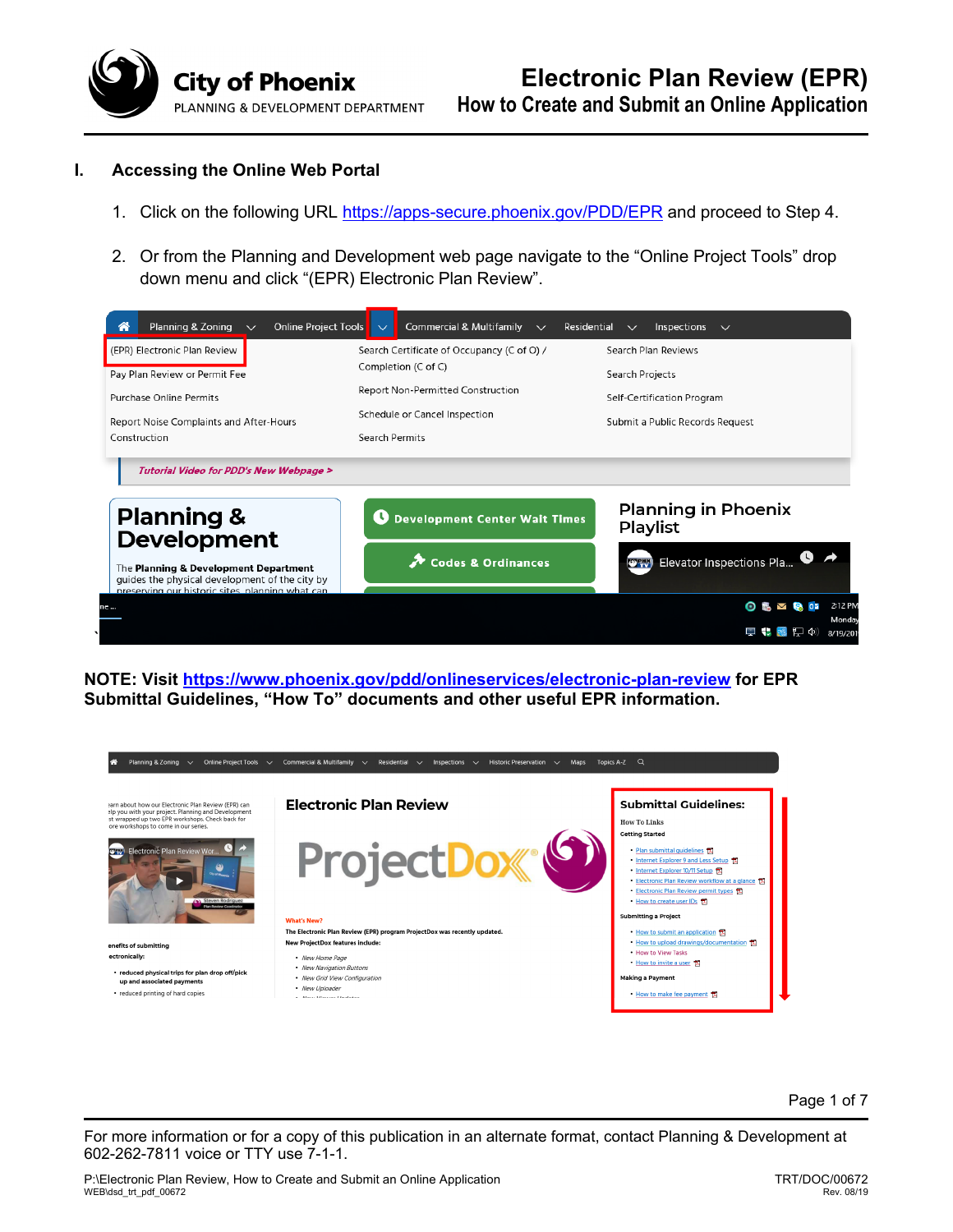3. Click on the "Plan Review Application and Fee Payments" link to prompt the "Sign in" screen.

| <b>P&amp;D Online Permits Search</b>               | <b>Permit Inspections</b><br><b>Electronic Plan Review</b>                                                                                                                                                        | <b>Online Payments</b>                                            |                                                                                                                                                                                            |
|----------------------------------------------------|-------------------------------------------------------------------------------------------------------------------------------------------------------------------------------------------------------------------|-------------------------------------------------------------------|--------------------------------------------------------------------------------------------------------------------------------------------------------------------------------------------|
| OFFICIAL WEB SITE OF THE<br><b>City of Phoenix</b> | <b>P&amp;D Online - Electronic Plan Review</b>                                                                                                                                                                    |                                                                   |                                                                                                                                                                                            |
|                                                    | <b>Review System</b>                                                                                                                                                                                              | City of Phoenix Planning & Development Department Electronic Plan |                                                                                                                                                                                            |
|                                                    | • Start new plan review application<br>• Return to a saved plan review<br>application<br>• After completing application link to<br>ProjectDox to upload drawings<br>• Make payment for a plan review or<br>permit | Choose What You Want To Do                                        | • Return to established project to finish<br>uploading drawings<br>. Submit EPR project to city for<br>processing<br>• Viewer markups<br>• Upload corrections<br>• Download approved plans |
|                                                    | Plan Review Application and Fee<br>Payments                                                                                                                                                                       | Choose The Appropriate Link                                       | ProjectDox Electronic Plan Review<br>System                                                                                                                                                |

- 4. Log into the P&D Online system with your email address and password, click the "Sign in" button to create the online application.
	- a. If you have not already created an account, click on the "REGISTER NOW" button and submit your request.

**NOTE: The information contained in your user profile created during the "Register Now" process will auto populate the applicant data tab for all future applications created by the user.** 

**If you are a Self-Certified Professional, it is important to input your Self-Cert Number and Last Name in your profile to submit projects for Self-Certification.**

| <b>PDD Online Permits Search</b>                   |  | <b>Permit Inspections</b> | <b>Electronic Plan Review</b> | <b>Online Payments</b>              |
|----------------------------------------------------|--|---------------------------|-------------------------------|-------------------------------------|
| OFFICIAL WEB SITE OF THE<br><b>City of Phoenix</b> |  | <b>PDD Online</b>         |                               |                                     |
|                                                    |  |                           | Sign in to continue           |                                     |
|                                                    |  |                           |                               |                                     |
|                                                    |  | <b>Email</b>              |                               |                                     |
|                                                    |  | <b>Password</b>           |                               |                                     |
|                                                    |  | Sign in                   | ✓<br><b>Stay signed in</b>    | Forgot Password?                    |
|                                                    |  |                           |                               | Don't have an account? REGISTER NOW |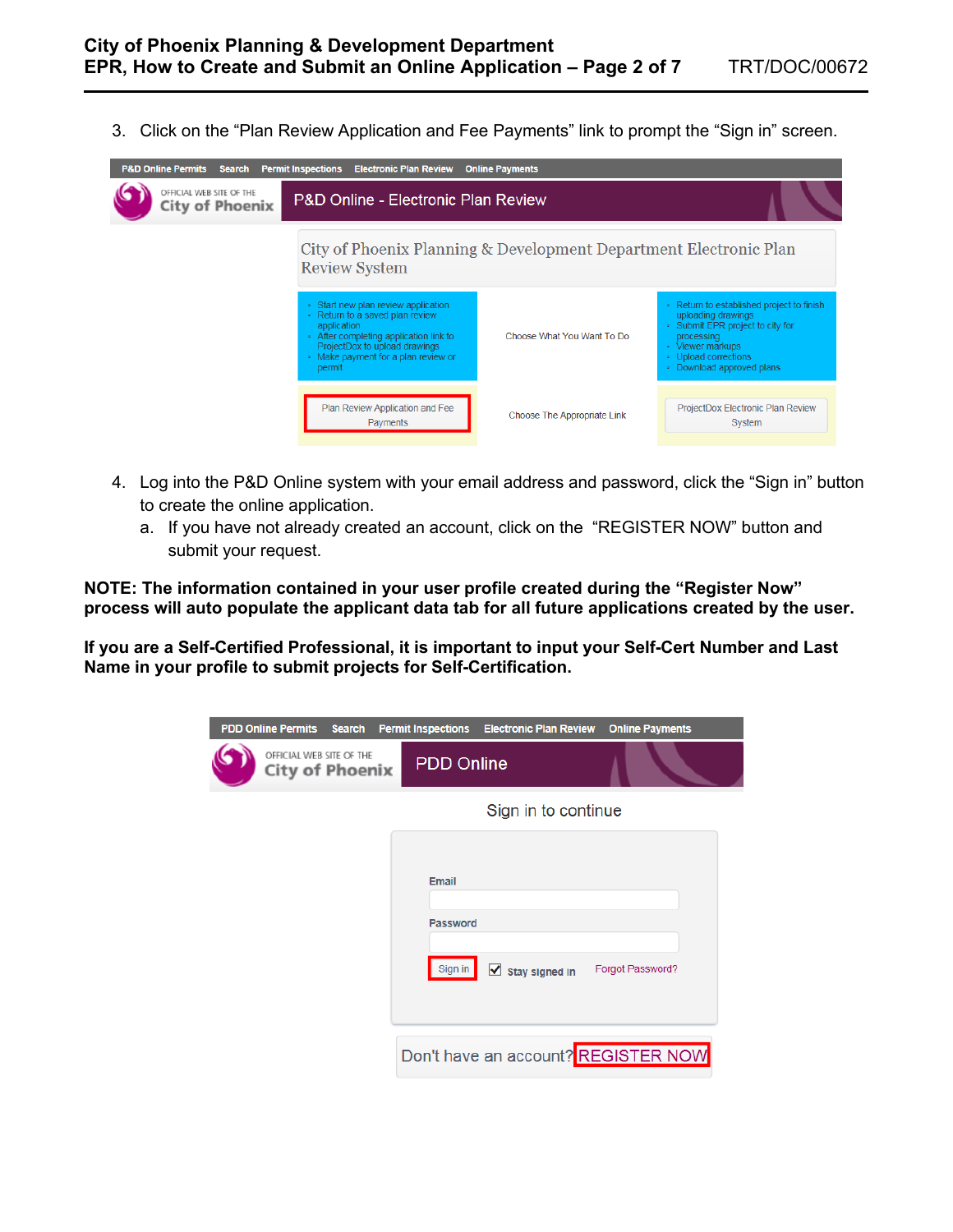## **II. Creating the Online Application**

1. After successfully logging into the system, you will be directed to the "P&D Online – Electronic Plan Review – My EPR" screen. Click on the "Start a New Application" button at the top of the screen.

| OFFICIAL WEB SITE OF THE<br><b>City of Phoenix</b> |                                                                                                                                                                                                         |                                                     |  | P&D Online - Electronic Plan Review - My EPR |                                          |               |  |  |
|----------------------------------------------------|---------------------------------------------------------------------------------------------------------------------------------------------------------------------------------------------------------|-----------------------------------------------------|--|----------------------------------------------|------------------------------------------|---------------|--|--|
|                                                    |                                                                                                                                                                                                         |                                                     |  | Start a New Application                      | ProjectDox Electronic Plan Review System |               |  |  |
|                                                    | <b>1</b> In order to submit plan review applications as Self Certifications, it is now<br>required that you enter both the Number and Last Name associated with your<br>Self Cert in your User Profile. |                                                     |  |                                              |                                          |               |  |  |
|                                                    |                                                                                                                                                                                                         | <b>Recently Saved Applications</b>                  |  |                                              |                                          |               |  |  |
|                                                    |                                                                                                                                                                                                         | <b>Project Dox Project Name</b>                     |  | <b>Project Description</b>                   | Plan Review Type                         | <b>Status</b> |  |  |
|                                                    |                                                                                                                                                                                                         | $\left\vert \nu \right\vert$<br>No items to display |  |                                              |                                          |               |  |  |
|                                                    |                                                                                                                                                                                                         | <b>Recently Submitted Applications</b>              |  |                                              |                                          |               |  |  |

2. The electronic plan review system has specific requirements associated with the plans and file types that may be uploaded into the system. A link is provided to the EPR Submittal Guidelines document that contains these requirements. Please read these guidelines and validate the plan sheets you are submitting meet the listed requirements before clicking "Continue" to move to the next step.

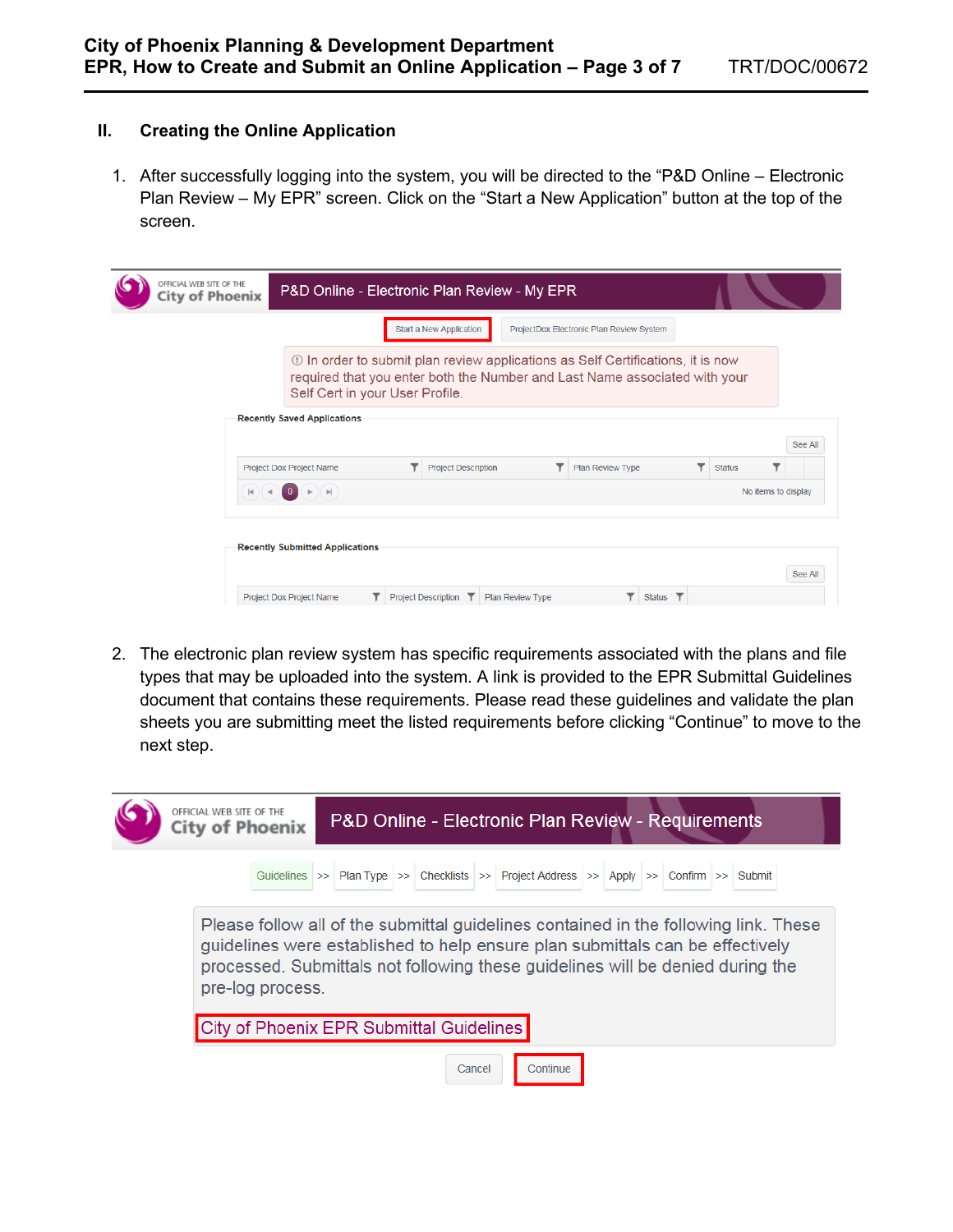3. Click on the drop-down arrow for the first field and select a plan review type. Choose a type for each field that appears. After completing the last field, click the "Next" button located at the bottom of the screen.

**NOTE for Self-Certification Submittals: If you do not see the last question below. Stop and check your user profile (at the top right corner of screen) to ensure the self-cert professional information has been entered. If the issue continues, contact EPR staff at 602-534-5933 or epr.support@phoenix.gov for assistance.** 

|                                                                       | Guidelines >> Plan Type >> Checklists >> Project Address >> Apply >> Confirm >> Submit |  |   |
|-----------------------------------------------------------------------|----------------------------------------------------------------------------------------|--|---|
| What type of plan are you submitting?                                 |                                                                                        |  |   |
| Building                                                              |                                                                                        |  | ▼ |
| What type of Building Plan are you submitting?<br>Commercial          |                                                                                        |  | ▼ |
|                                                                       |                                                                                        |  |   |
| What type of Commercial Plan are you submitting?                      |                                                                                        |  |   |
| New Complete Building                                                 |                                                                                        |  |   |
|                                                                       |                                                                                        |  |   |
|                                                                       |                                                                                        |  |   |
| Would you like to submit as a Self-Certified Plan Review Application? |                                                                                        |  |   |
| Invalid Self Certification information.                               |                                                                                        |  |   |

Next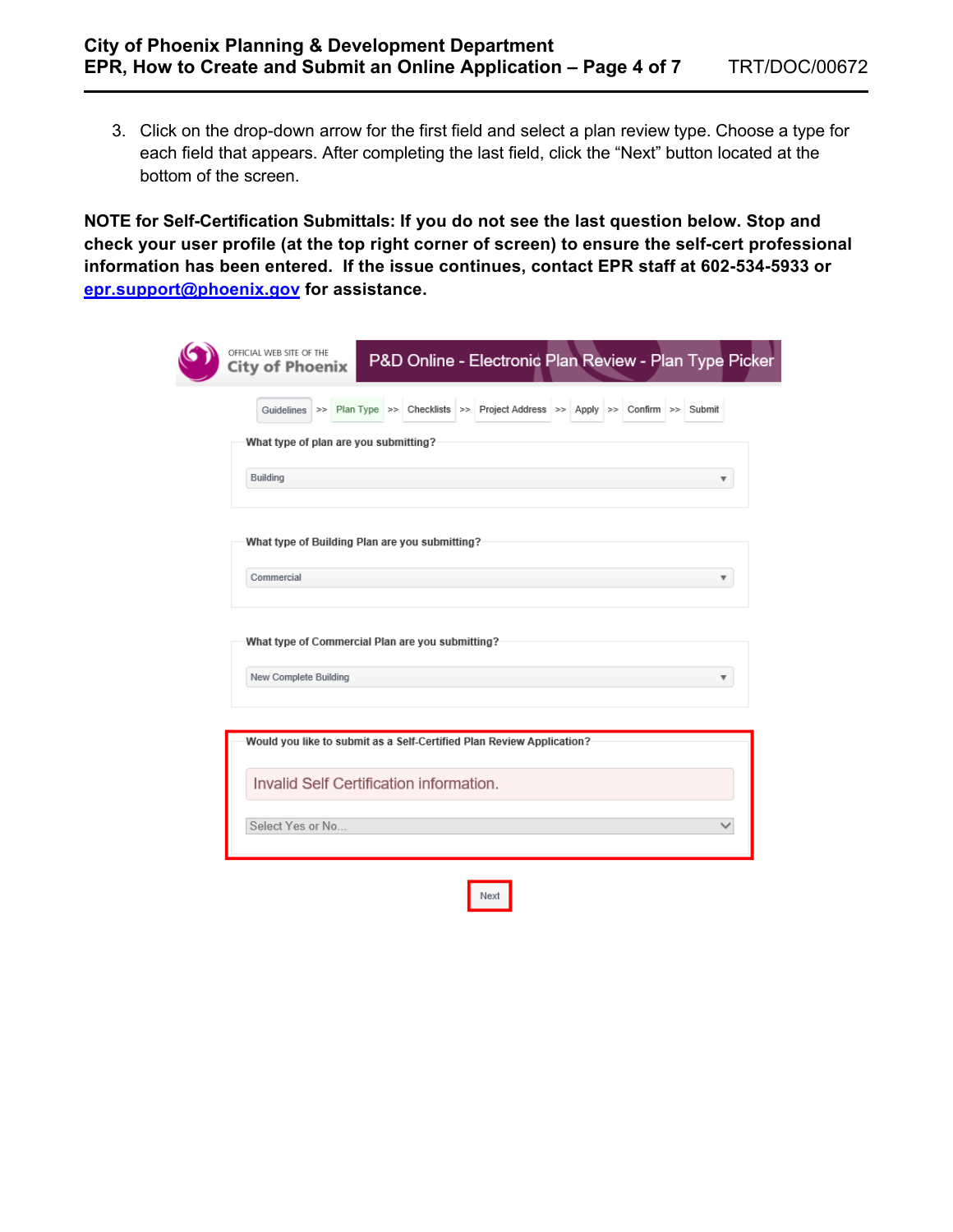4. The Checklists screen provides the user with link(s) to prelog requirements and plan checklist for the plan review type that was selected. View these documents to ensure you have the latest documents prior to submitting. If any of the requirements listed in these documents are not met, the project will be rejected causing delays in processing your plan submittal. After ensuring you have met these requirements, click "Next".

| OFFICIAL WEB SITE OF THE<br><b>P&amp;D Online - Electronic Plan Review - Checklists</b><br><b>City of Phoenix</b>                                                                                                                                                   |  |  |  |  |  |  |
|---------------------------------------------------------------------------------------------------------------------------------------------------------------------------------------------------------------------------------------------------------------------|--|--|--|--|--|--|
| Guidelines >> Plan Type >> Checklists >> Project Address >> Apply >> Confirm >> Submit                                                                                                                                                                              |  |  |  |  |  |  |
| Please follow all of the checklist's requirements contained in the following link's.<br>Meeting these requirements is mandatory for your submittal to pass the pre-log<br>process. All submittals failing the pre-log process will be returned to the<br>applicant. |  |  |  |  |  |  |
| ∘ Prelog Administrative Review, Commercial Building Plans                                                                                                                                                                                                           |  |  |  |  |  |  |
| <b>Back</b><br><b>Next</b>                                                                                                                                                                                                                                          |  |  |  |  |  |  |

5. The Parcel/Address screen is used to identify the location of the project being submitted. You can complete either the parcel number or address field to search for the project location. After entering your search criteria, click the "Search" button for results. Click the "Select" button next to the appropriate address for your project. After selecting your address, click the "Next" button located at the bottom of the screen.

| <b>City of Phoenix</b>           |                                      |                                                             |                                                                                                                   |
|----------------------------------|--------------------------------------|-------------------------------------------------------------|-------------------------------------------------------------------------------------------------------------------|
|                                  | Guidelines >> Plan Type >>           | Checklists >> Project Address >> Apply >> Confirm >> Submit |                                                                                                                   |
|                                  |                                      | Building :: Commercial :: New Complete Building             |                                                                                                                   |
| Search                           |                                      |                                                             |                                                                                                                   |
| done.                            |                                      |                                                             | (1) Enter a Parcel Number or Address, click Search, then Select the address where the work will be                |
| Parcel # (e.g. 112-21-<br>087A): | Address:<br>Dir:                     | Street Name:                                                | Street Type:                                                                                                      |
|                                  | N<br>OR: 1                           | $\check{ }$<br>standard plan                                | Drive                                                                                                             |
| <b>Address Search Results</b>    |                                      |                                                             |                                                                                                                   |
| Select<br>Prev   1               | 1 N STANDARD PLAN DR [STANDARD PLAN] |                                                             |                                                                                                                   |
| <b>Selected Address</b>          |                                      |                                                             |                                                                                                                   |
| <b>Street Number</b>             | Direction                            | Street Name                                                 | (1) Address cannot be entered manually. You must search and choose from a list of valid addresses!<br>Street Type |
| City                             | State                                | ZIp                                                         | Country                                                                                                           |

Back Next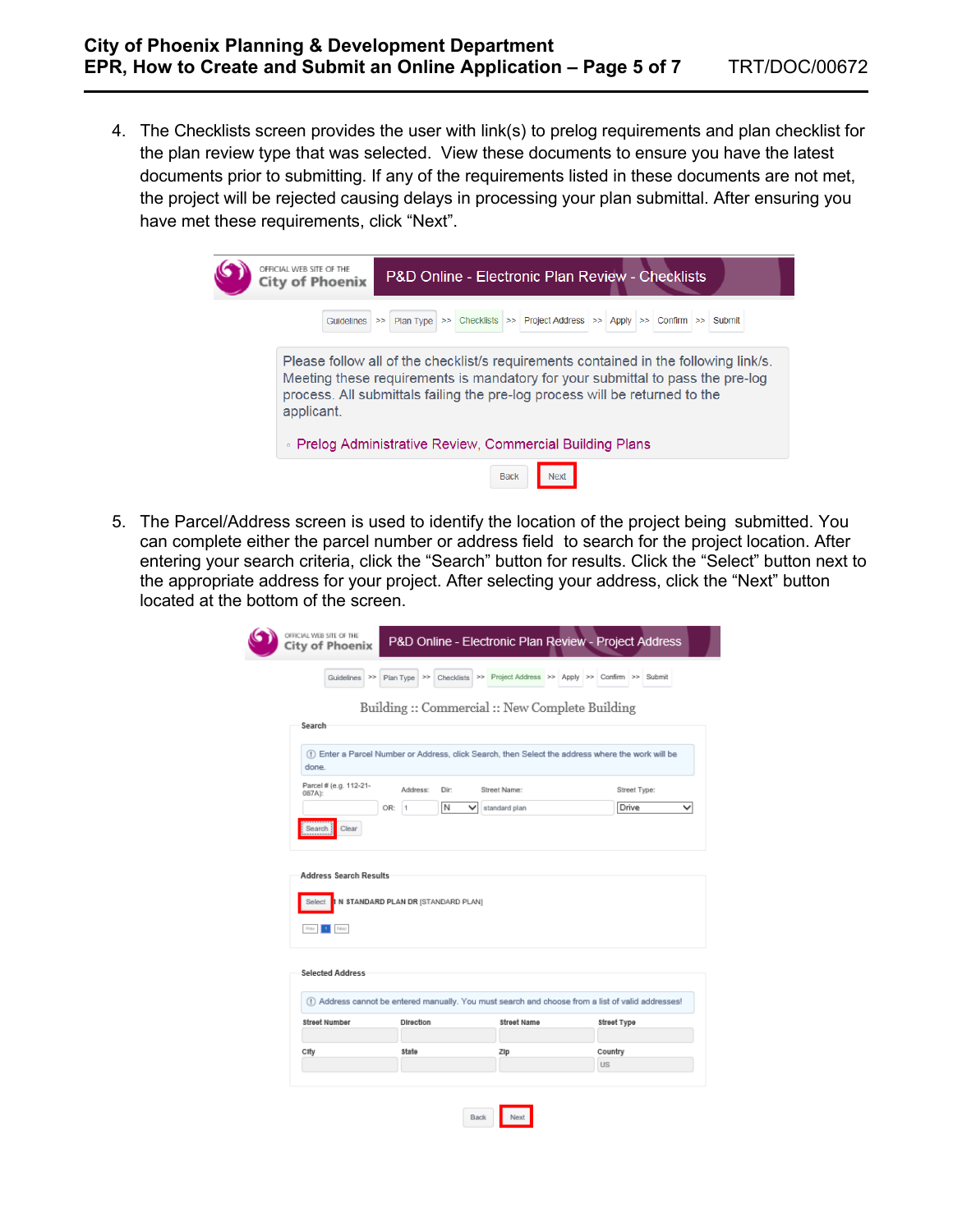6. Complete the fields in each tab at the top of the screen. Fields with Bold titles are required fields and must be completed prior to submitting the application. After completing the last tab of the application, click on the "Review All Entries" button located at the bottom of the screen.

## **NOTE: If any of the required fields have not been populated, you will be prompted to complete them before continuing.**

| OFFICIAL WEB SITE OF THE<br>P&D Online - Electronic Plan Review - Application Input<br><b>City of Phoenix</b>    |  |  |  |  |  |  |
|------------------------------------------------------------------------------------------------------------------|--|--|--|--|--|--|
| Project Address >> Apply >> Confirm >> Submit<br>Plan Type $\gg$<br>$Checklists$ >><br>Guidelines $\gg$          |  |  |  |  |  |  |
| Building :: Commercial :: New Complete Building<br>1 N STANDARD PLAN DR, /, AZ, /                                |  |  |  |  |  |  |
| Applicant Information<br>Work Disciplines<br>Project Detail<br>Project Address<br>Contractor License Information |  |  |  |  |  |  |
| Contractor Company Name<br>Start typing the first 3 characters to see valid names.                               |  |  |  |  |  |  |
| Save for Later<br>Back<br><b>Review All Entries</b>                                                              |  |  |  |  |  |  |

7. Verify all entries for accuracy. Read the agreement located above the signature line at the bottom of the review page. If all entries are correct and you accept the agreement, enter your name in the e-signature line. Click the "I Agree | Submit to City of Phoenix" button to create a project in the ProjectDox system where you will upload your plans and supporting documentation for electronic plan review.

| AGREEMENT: By entering my name below and clicking 'I Agree': I hereby certify the information<br>contained in this application is correct and accurate to the best of my knowledge. I have read the Review<br>checklist(s) and acknowledge the plans being submitted are complete and contain all required information<br>as outlined in the checklist(s). I understand if the plans are deficient, they will not be accepted for review<br>by the city of Phoenix. Once the plans have been accepted by the city of Phoenix, I am responsible for<br>paying the applicable plan review fees before any review will begin. |      |                |                                   |  |  |  |  |
|----------------------------------------------------------------------------------------------------------------------------------------------------------------------------------------------------------------------------------------------------------------------------------------------------------------------------------------------------------------------------------------------------------------------------------------------------------------------------------------------------------------------------------------------------------------------------------------------------------------------------|------|----------------|-----------------------------------|--|--|--|--|
| <b>Enter Your Name:</b>                                                                                                                                                                                                                                                                                                                                                                                                                                                                                                                                                                                                    |      |                |                                   |  |  |  |  |
| <b>Tom Jones</b>                                                                                                                                                                                                                                                                                                                                                                                                                                                                                                                                                                                                           |      |                |                                   |  |  |  |  |
|                                                                                                                                                                                                                                                                                                                                                                                                                                                                                                                                                                                                                            |      |                |                                   |  |  |  |  |
|                                                                                                                                                                                                                                                                                                                                                                                                                                                                                                                                                                                                                            |      |                |                                   |  |  |  |  |
|                                                                                                                                                                                                                                                                                                                                                                                                                                                                                                                                                                                                                            | Back | Save for Later | Agree   Submit to City of Phoenix |  |  |  |  |